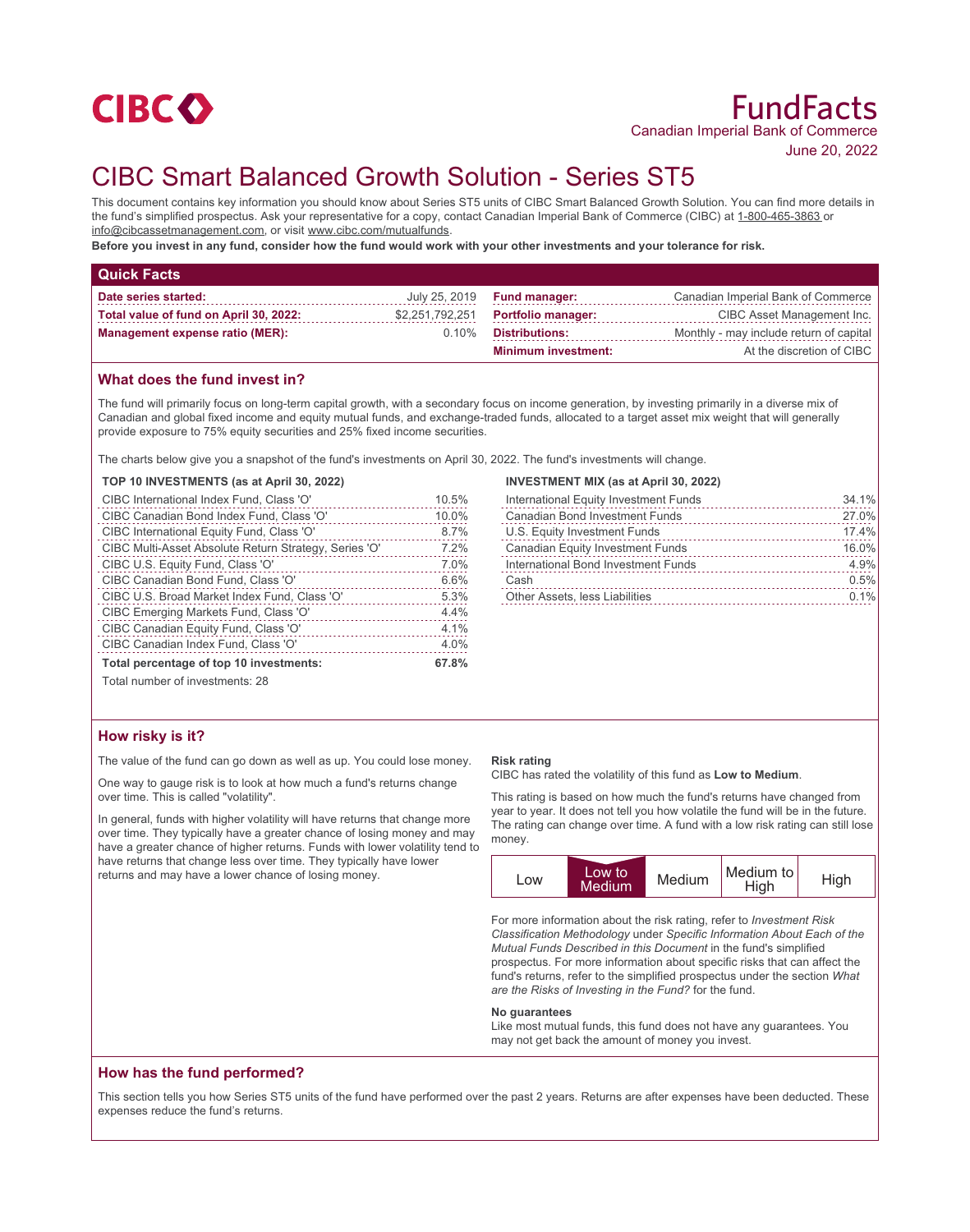# **FundFacts**

#### **YEAR-BY-YEAR RETURNS**

This chart shows how Series ST5 units of the fund performed in each of the past 2 calendar years. Series ST5 units have not dropped in value in either of the 2 years. The range of returns and change from year to year can help you assess how risky the fund has been in the past. It does not tell you how the fund will perform in the future.



#### **BEST AND WORST 3-MONTH RETURNS**

This table shows the best and worst returns for Series ST5 units of the fund in a 3-month period over the past 2 calendar years. The best and worst 3-month returns could be higher or lower in the future. Consider how much of a loss you could afford to take in a short period of time.

|                    |          | Return 3 months ending | If you invested \$1,000 at the beginning of the period |
|--------------------|----------|------------------------|--------------------------------------------------------|
| <b>Best return</b> | 11.4%    | June 30, 2020          | Your investment would rise to \$1,114                  |
| Worst return       | $-9.9\%$ | March 31, 2020         | Your investment would drop to \$901                    |

#### **AVERAGE RETURN**

The annual compounded return of Series ST5 units of the fund since July 25, 2019 was 5.1%. If you had invested \$1,000 in the fund on July 25, 2019, your investment would be worth \$1,148 as at April 30, 2022.

| Who is this fund for?                                                                                                                                          | A word about tax                                                                                                                                                                                                                                                                                     |
|----------------------------------------------------------------------------------------------------------------------------------------------------------------|------------------------------------------------------------------------------------------------------------------------------------------------------------------------------------------------------------------------------------------------------------------------------------------------------|
| Investors who:<br>• are seeking a long-term capital growth with a secondary focus on<br>income generation; and<br>• are investing for the medium to long term. | In general, you will have to pay income tax on any money you make on a<br>fund. How much you pay depends on the tax laws where you live and<br>whether or not you hold the fund in a registered plan such as a<br>Registered Retirement Savings Plan (RRSP) or a Tax-Free Savings<br>Account (TFSA). |
|                                                                                                                                                                | Keep in mind that if you hold your fund in a non-registered plan, fund<br>distributions are included in your taxable income, whether you receive<br>them in cash or have them reinvested.                                                                                                            |

## **How much does it cost?**

The following tables show the fees and expenses you could pay to buy, own, and sell Series ST5 units of the fund. The fees and expenses - including any commissions - can vary among series of a fund and among funds. Higher commissions can influence representatives to recommend one investment over another. Ask about other funds and investments that may be suitable for you at a lower cost.

#### **1. SALES CHARGES**

There are no sales charges payable when you buy, switch, or sell Series ST5 units of the fund.

#### **2. FUND EXPENSES**

You don't pay these expenses directly. They affect you because they reduce the fund's returns.

As at December 31, 2021, the expenses for Series ST5 units of the fund were 0.18% of its value. This equals \$1.80 for every \$1,000 invested.

|                                                                                                                                                                                                                                                                                                                                                                                         | Annual rate<br>(as a % of the fund's value) |
|-----------------------------------------------------------------------------------------------------------------------------------------------------------------------------------------------------------------------------------------------------------------------------------------------------------------------------------------------------------------------------------------|---------------------------------------------|
| Management expense ratio (MER)<br>This is the total of the fund's management fee (including the trailing commission), fixed administration fee, and any<br>operating expenses not covered by the fixed administration fee (fund costs) for Series ST5 units of the fund. CIBC<br>waived or absorbed some of the fund's expenses. If it had not done so, the MER would have been higher. | $0.10\%$                                    |
| Trading expense ratio (TER)<br>These are the fund's trading costs.                                                                                                                                                                                                                                                                                                                      | 0.08%                                       |
| <b>Fund expenses</b>                                                                                                                                                                                                                                                                                                                                                                    | 0.18%                                       |